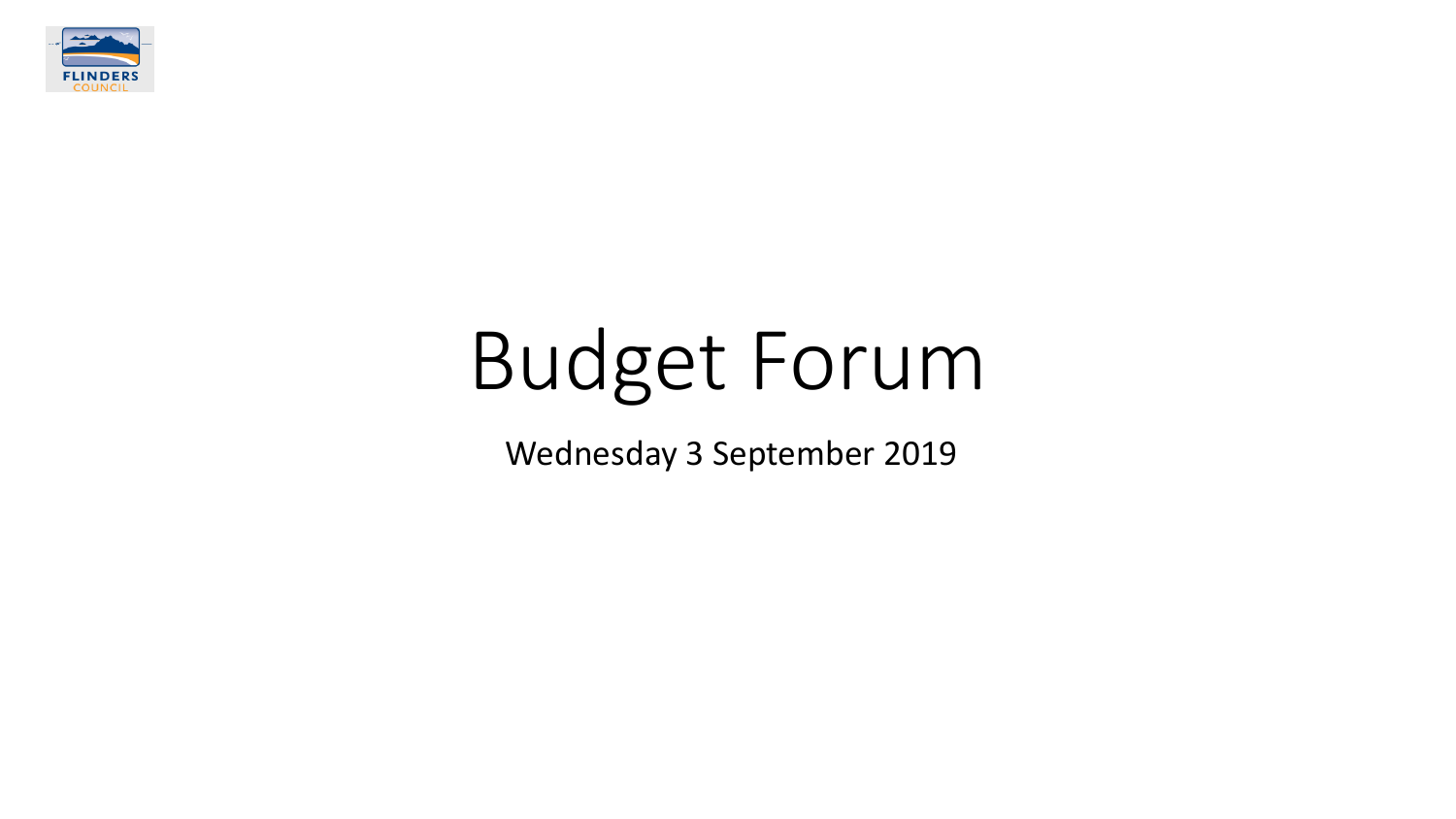

## Basis of the Budget 2019/2020 Is Based on achieving CASH SUSTAINABILITY

The focus and basis underlying the preparation of the Budget 2019/2020 is to ensure that the Council's short and long-term financial objectives are achieved:

- 6.2 (i) the community's finances will be managed to provide sustainable and responsible management of the community's resources.
- 6.2 (v) the Financial Management Strategy aims to support the intention of Flinders Island remaining autonomous, and therefore demonstrates ongoing sustainability.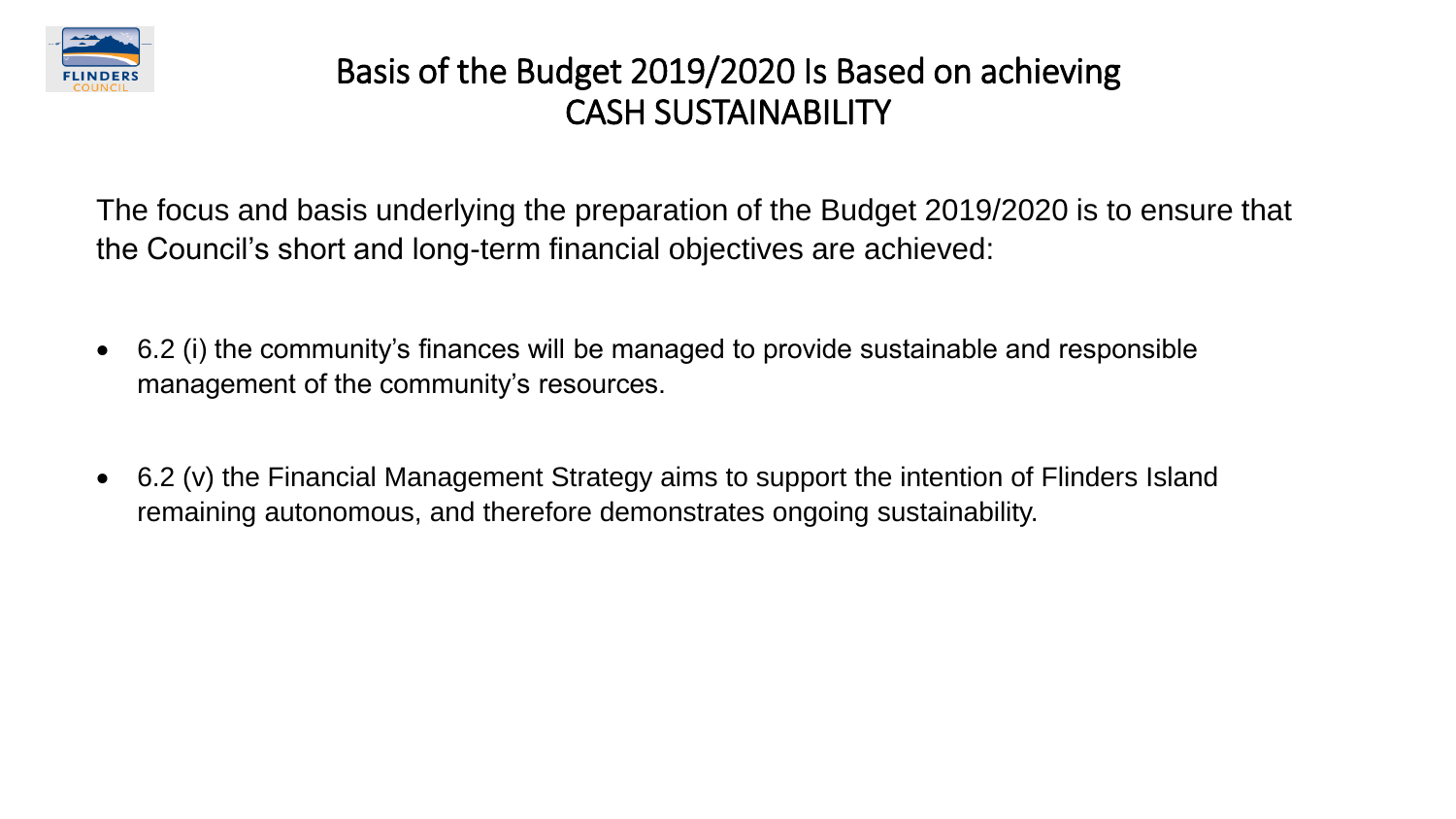

## BUDGET 2019/2020

Flinders Council, as a small local council, has a limited rateable base and is therefore heavily reliant on grant support. Council currently faces challenges of:

- maintaining its large infrastructure (\$52 million assets);
- keeping up with regulatory demands;
- tackling environmental issues such as waste;
- delivering major projects such as the Telstra and Airport Runway upgrades; and
- providing solutions to prevalent issues such as the lack of affordable housing.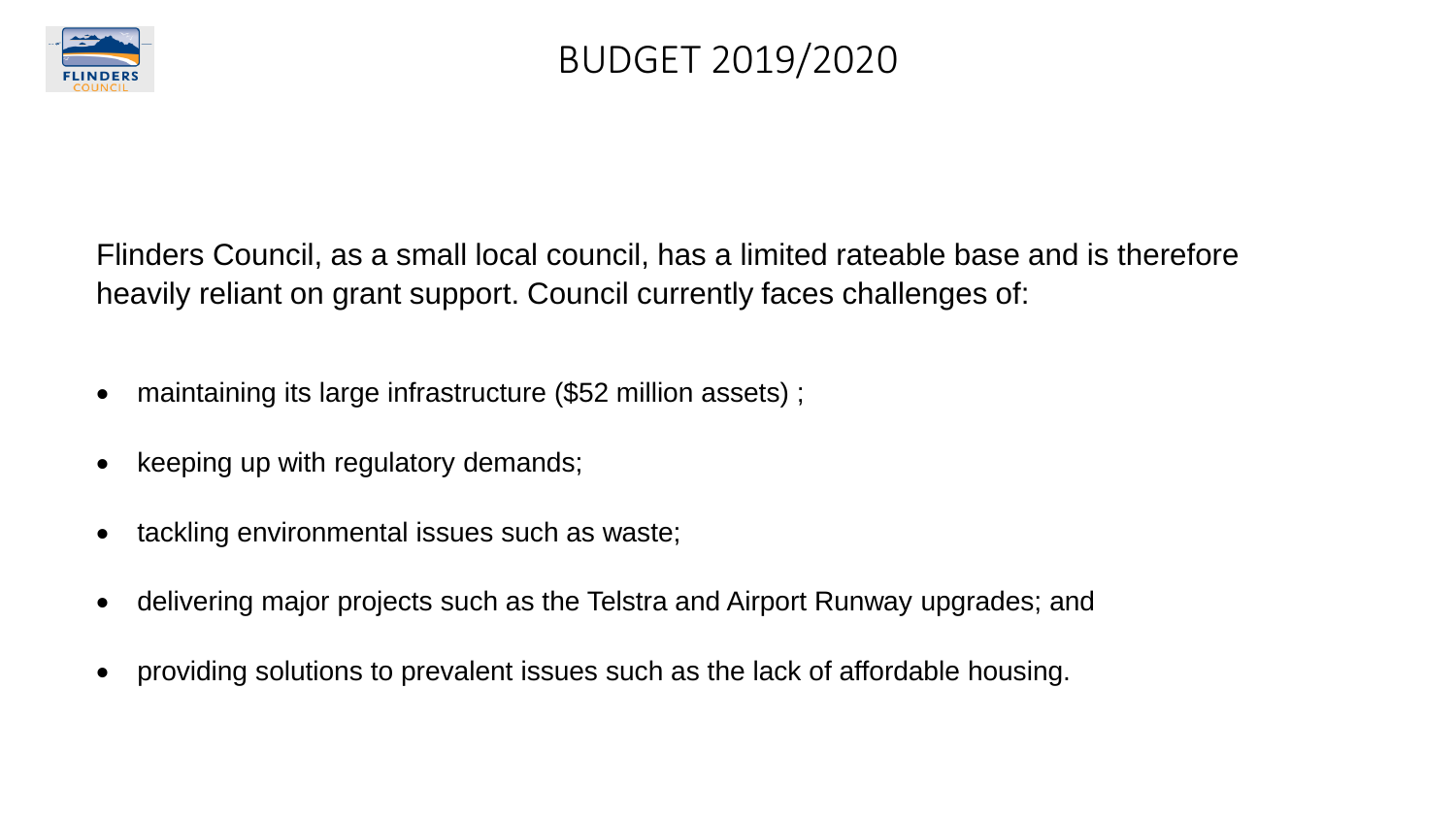

#### Cash Sustainability

#### **For any budget to have credence, the ability to meet cash obligations is of prime importance.**

**How did we 'suddenly' arrive at a cash-critical point?** - It is clearly historical. The negative Underlying Surplus Ratios indicate that Council has generated insufficient revenue to fulfil its operating requirements **– it is living beyond its means**

**Why didn't Council see the cash problem sooner?** 



#### Underlying Surplus Ratio

- **No long-term plan** historically there had been no long-term plan for asset renewals
- **Past decision-making was not made using long-term cashflow forecasting**
- **Major project works on Telstra and Airport Upgrade have significant impacts**
- **Large conversion of cash into fixed assets/infrastructure over the last four years**
- **Changes in waste regulations and running out of landfill** this means we can no longer 'bury our problem'
- **Failure to understand the real operational impacts the Airport was having on the financials**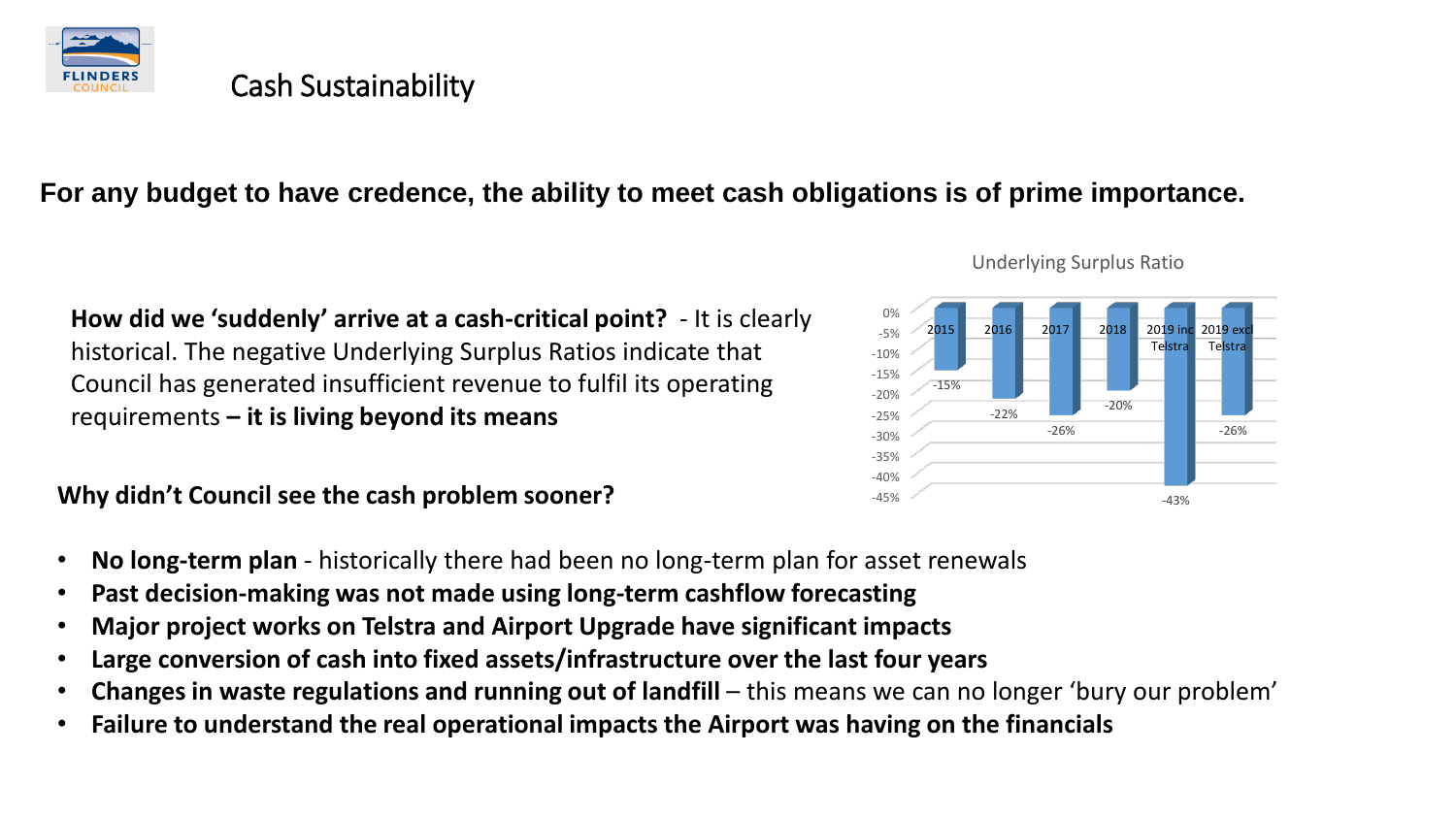

## Cash Forecast

Council is currently facing a declining cash flow situation, as it has historically converted its cash reserves into fixed assets (that now require up-keep and maintenance).

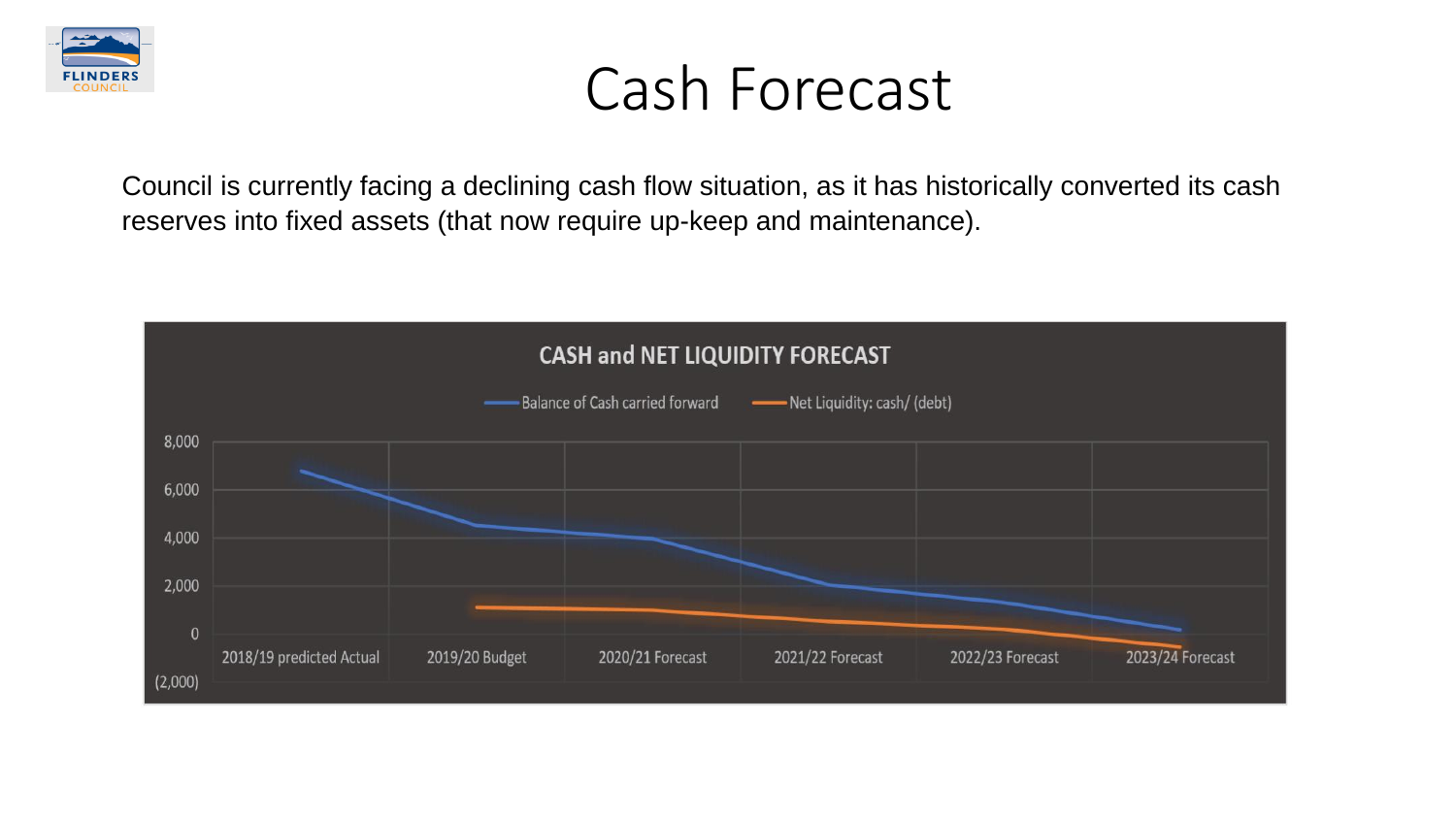

## 3 SOURCES OF INCOME

## RATES

## USER FEES and CHARGES

### **GRANTS**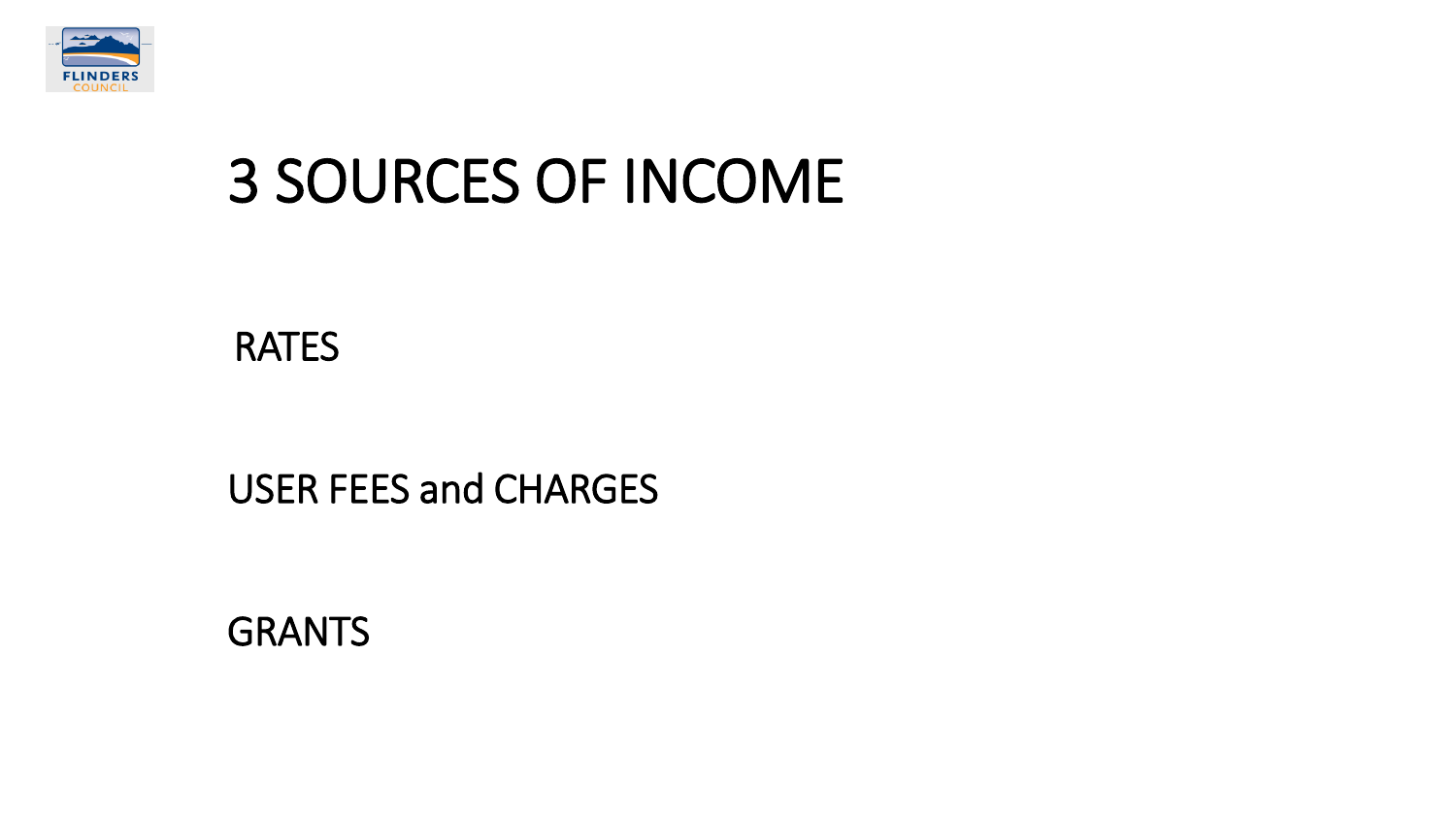



#### **METHODOLOGY OF RATES for Council uses CAPITAL VALUE of a property as the base**

Council applies two calculations:

- Rate in the  $\frac{1}{2}$  x Capital Value
- Fixed Charge applies to all properties

Every 6 years the Office of Valuer General gives a FULL valuation on property Capital Values

Every 2 Years they apply an Adjusted Value on the Capital Values

**This Year we had the 2 year Adjusted Value, which affected different categories of properties ranging between 0% and 20%**

### **And**

**Council passed a 5% rise in the Rate in the \$ and the Fixed Charge**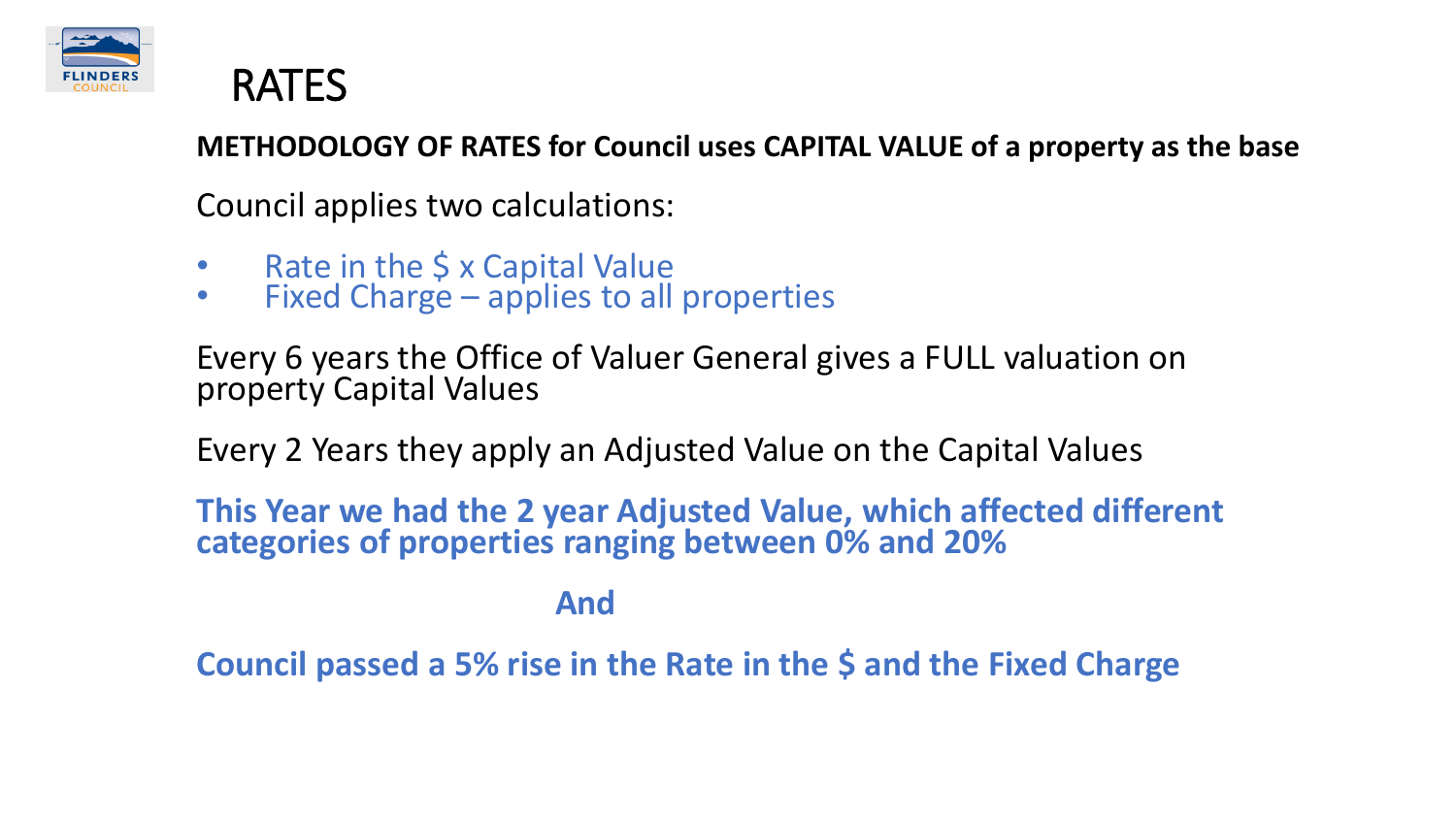

Effects on properties:

#### Worst Case:

The OVG Capital Value adjustment was 20%: Results in a 20% rise in the rates from the OVG, plus a 5% rise in the rates in the dollar and fixed charge  $= 25\%$ 

## Best Case:

The OVG Capital Value adjustment was Zero%: Results in a Zero% rise in the rates from the OVG, plus a 5% rise in the rates in the dollar and fixed charge  $=$  5%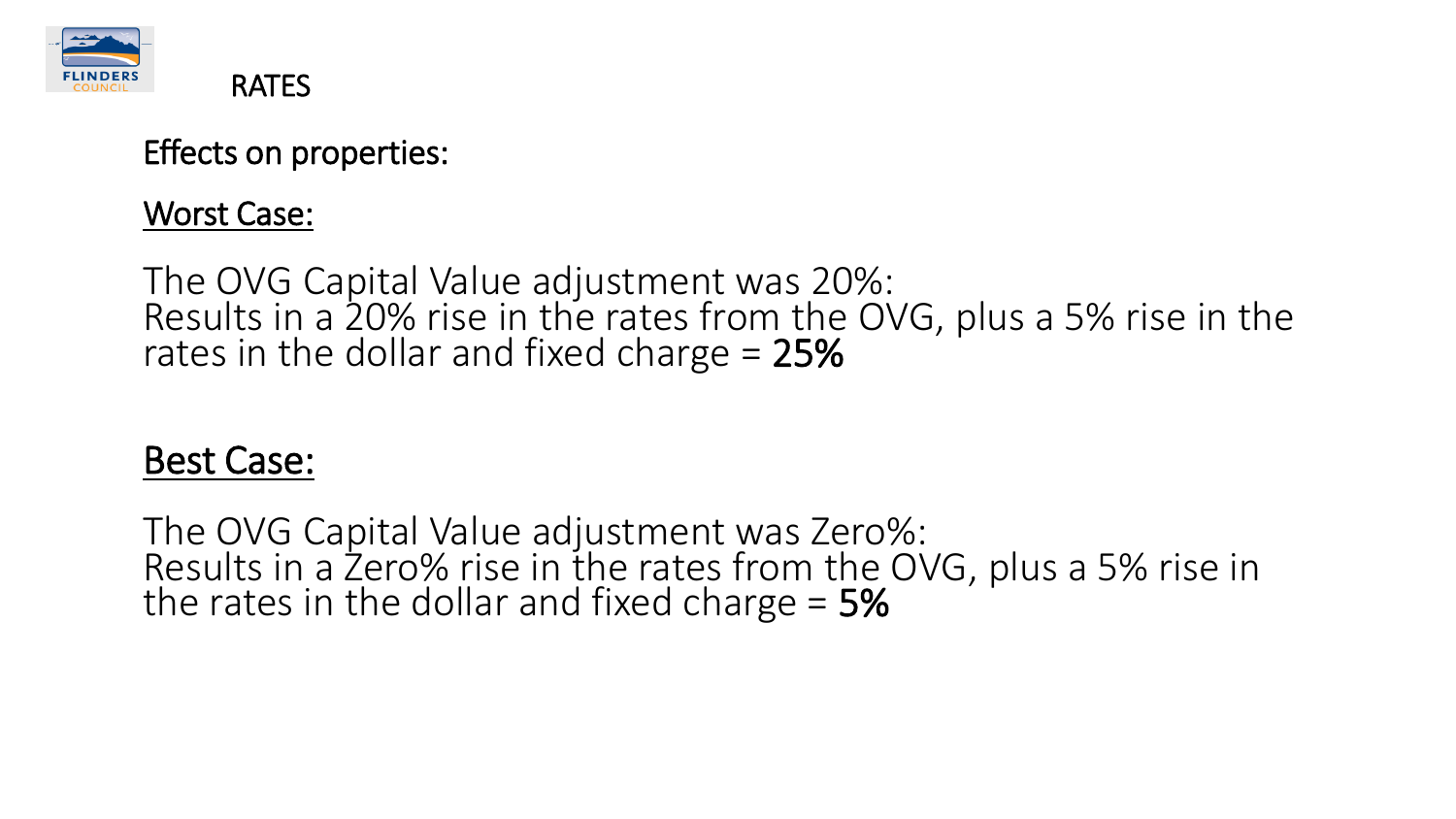

#### **Impact on Properties:**

**Highest %** Average % Lowest %

No. of Properties

| ,,,,,,,,,,,    |                              |                                                                                                              |     |     |     |
|----------------|------------------------------|--------------------------------------------------------------------------------------------------------------|-----|-----|-----|
| 349            |                              | Flinders Island General Rates - Primary                                                                      | 23% | 15% | 5%  |
| 327            |                              | Flinders Island General Rates - Vacant                                                                       | 5%  | 4%  | 0%  |
| 61             |                              | Flinders Island Non-Vacant Commercial                                                                        | 13% | 7%  | 5%  |
| $\overline{2}$ |                              | Flinders Island Non-Vacant Hotel Motel                                                                       | 12% | 12% | 12% |
| 3              |                              | Flinders Island Non-Vacant Commercial                                                                        | 12% | 11% | 11% |
| 528            |                              | Flinders Island Non-Vacant Residential                                                                       | 12% | 10% | 5%  |
| 54             | Flinders Island Other        |                                                                                                              | 0%  | 0%  | 0%  |
| 4              | Cape Barren<br><b>Island</b> | <b>Non-Vacant Commercial</b>                                                                                 | 12% | 10% | 9%  |
| 83             | Cape Barren<br><b>Island</b> | <b>Non-Vacant Residential</b>                                                                                | 14% | 7%  | 6%  |
| 67             | Cape Barren<br><b>Island</b> | <b>Non-Vacant Community</b><br>Services, Non - Vacant<br><b>Primary Production and</b><br><b>Vacant Land</b> | 23% | 7%  | 6%  |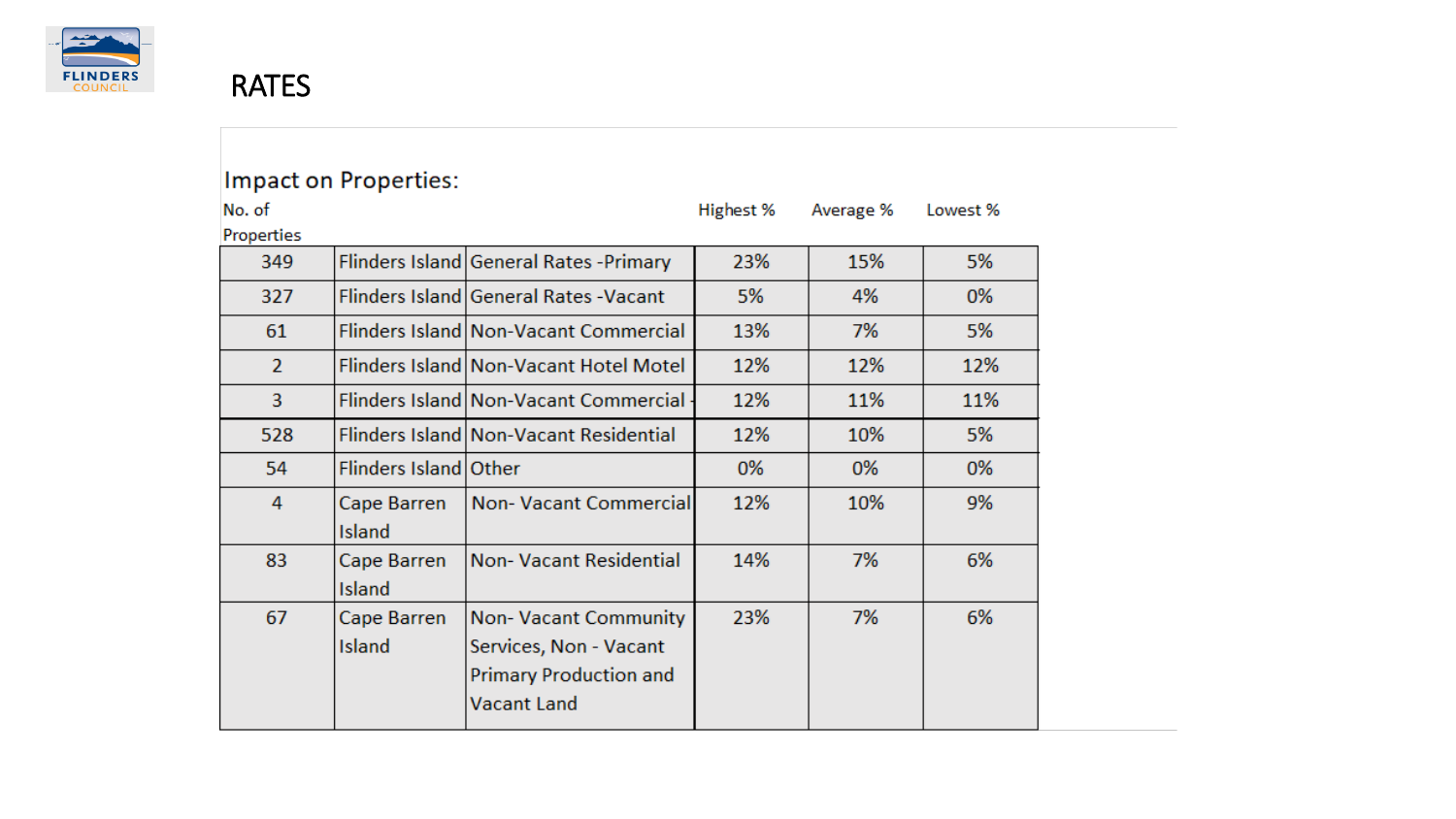

| Income | <b>Income &amp; Expenditure</b>                                                 | <b>Appendix</b> | 2018/19 | 2018/19<br><b>Budget Preliminary</b><br><b>Actual</b> | 2019/20<br><b>Budget</b> |
|--------|---------------------------------------------------------------------------------|-----------------|---------|-------------------------------------------------------|--------------------------|
|        |                                                                                 |                 | 000's   | 000's                                                 | 000's                    |
|        | Income from continuing operations                                               |                 |         |                                                       |                          |
|        | <b>Recurrent Income</b>                                                         |                 |         |                                                       |                          |
|        | Rates and charges                                                               | $\mathbf{1}$    | 1,768   | 1,759                                                 | 2,048                    |
|        | Statutory fees and fines                                                        | $\overline{2}$  | 30      | 40                                                    | 40                       |
|        | User fees                                                                       | 3               | 731     | 966                                                   | 1,144                    |
|        | <b>Grants - Operational</b>                                                     | 4               | 1,128   | 1,741                                                 | 949                      |
|        | Interest Income                                                                 | 5               | 75      | 127                                                   | 70                       |
|        | Other Income                                                                    | 6               | 42      | 128                                                   | 56                       |
|        | Investment revenue from water corporation                                       | $\overline{7}$  | 54      | 36                                                    | 36                       |
|        |                                                                                 |                 | 3,828   | 4,796                                                 | 4,342                    |
|        | <b>Capital Income</b>                                                           | 8               |         |                                                       |                          |
|        | <b>Grants Capital</b>                                                           |                 | 428     | 351                                                   | 2,099                    |
|        | Net gain/(loss) on disposal of property,<br>infrastructure, plant and equipment |                 | 30      | (126)                                                 |                          |
|        |                                                                                 |                 | 458     | 225                                                   | 2,099                    |
|        |                                                                                 |                 |         |                                                       |                          |
|        | <b>Total Income from continuing operations</b>                                  |                 | 4,287   | 5,021                                                 | 6,441                    |

- Rate's Increases from OVG ranges between 0% and 20% on properties, plus a rate rise of 5% passed
- User Fee Increases due mainly to increases in Airport passenger taxes and landing fees ( generates 70K) and Sale of Aviation Fuel (we make no profits)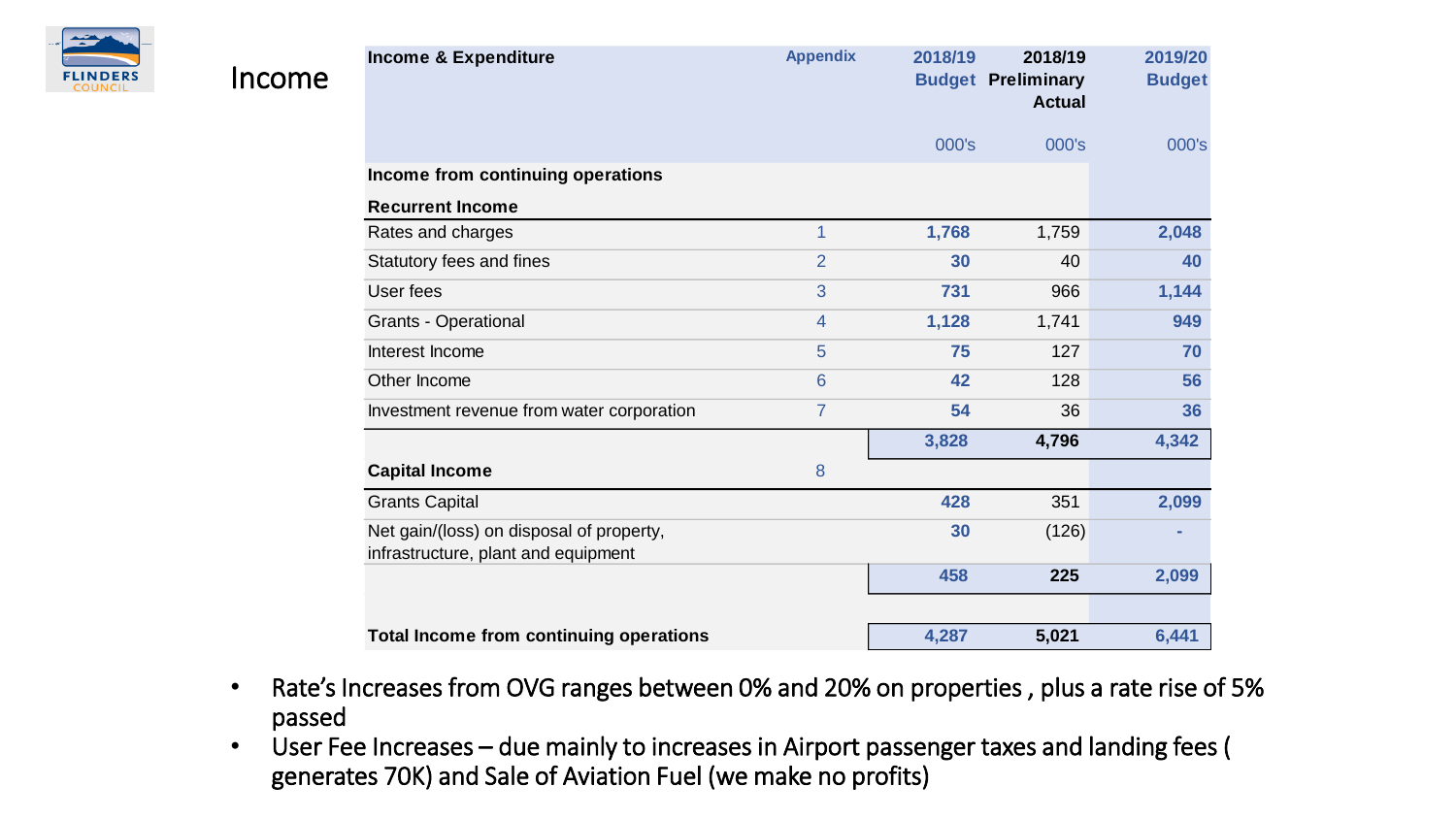

#### OPERATING EXPENDITURE

| <b>Expenditure</b>                                       | 2019<br><b>Predicted</b><br>year End<br>at Mar 19<br>000's | 2018/19<br><b>Budget</b><br>000's | 2018/19<br><b>Preliminary</b><br><b>Actual</b><br>000's | 2019/20<br><b>Budget</b><br>000's |
|----------------------------------------------------------|------------------------------------------------------------|-----------------------------------|---------------------------------------------------------|-----------------------------------|
| <b>Expenses excluding Telstra</b>                        |                                                            |                                   |                                                         |                                   |
| <b>Employee Costs</b>                                    | (2, 188)                                                   | (2, 188)                          | (2, 174)                                                | (2,090)                           |
| <b>Materials and services</b>                            | (2,281)                                                    | (2,097)                           | (1,887)                                                 | (1,928)                           |
| Impairment of debts                                      | $\overline{0}$                                             | $\boldsymbol{0}$                  | (1)                                                     | $\bf{0}$                          |
| Depreciation and amortisation                            | (1,618)                                                    | (1,618)                           | (1,609)                                                 | (1,602)                           |
| Finance costs                                            | (101)                                                      | (101)                             | (87)                                                    | (88)                              |
| Other expenses                                           | (1)                                                        |                                   | (1)                                                     |                                   |
| <b>Total Expenses from continuing operations</b>         | (6, 188)                                                   | (6,004)                           | (5,759)                                                 | (5,708)                           |
| <b>Net Surplus/(Deficit) - excluding Telstra Project</b> | (1,805)                                                    | (1,717)                           | (738)                                                   | 733                               |

- Employee Costs reduced by Down \$170k / 3.3FTES
- Consulting Costs halved saving \$150k
- Other Costs in Council minimized to bare minimum requirements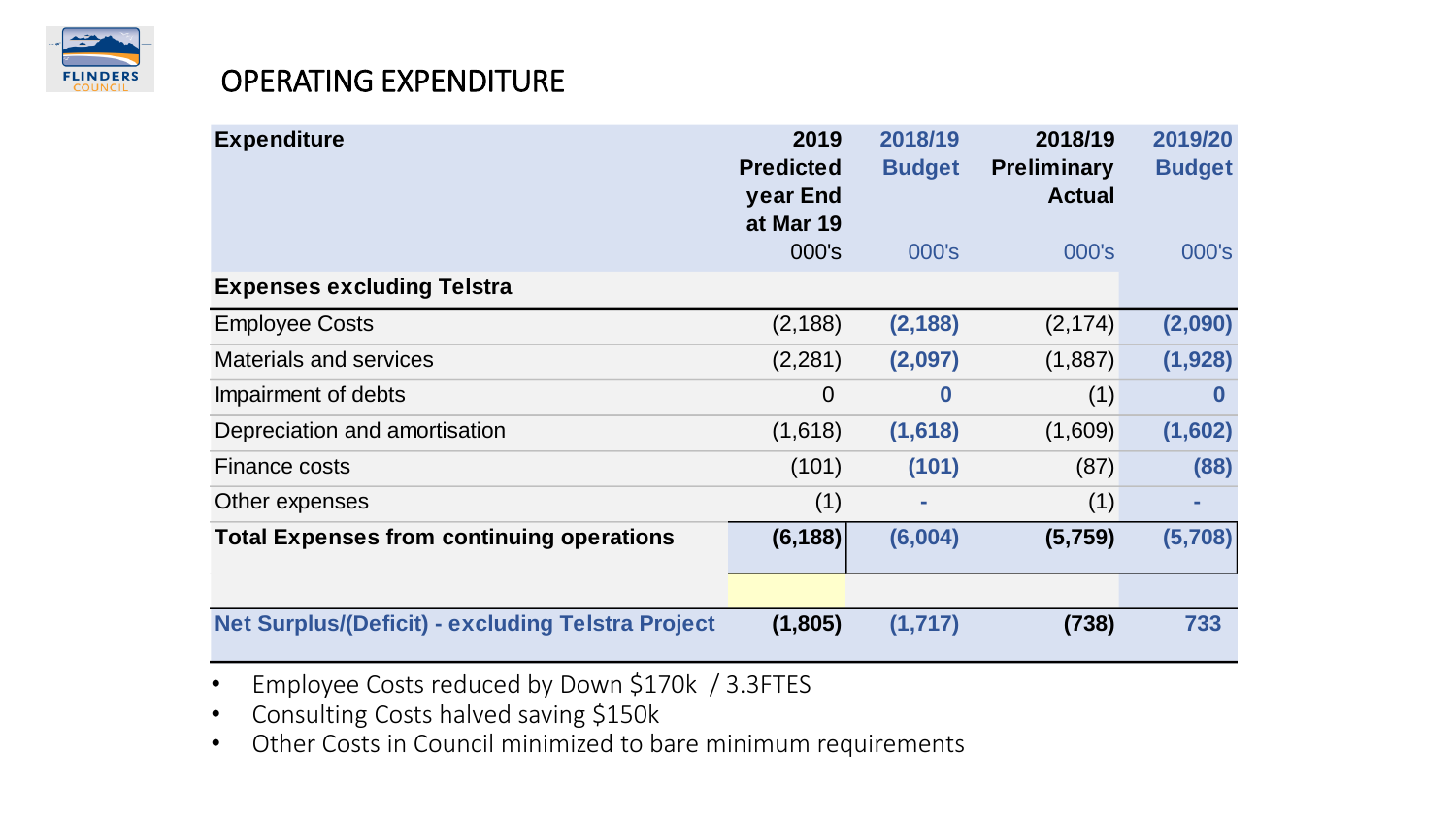

| <b>Budget 2019/20 - Capital Expenditure</b>                  |                     |                          | <b>FLINDERS COUNCIL</b>             |                          |
|--------------------------------------------------------------|---------------------|--------------------------|-------------------------------------|--------------------------|
|                                                              |                     |                          | 2018/19                             |                          |
| <b>Description</b>                                           | <b>Capital Type</b> | 2018/19<br><b>Budget</b> | <b>Preliminary</b><br><b>Actual</b> | 2019/20<br><b>Budget</b> |
|                                                              |                     | 000's                    | 000's                               | 000's                    |
| <b>Roads</b>                                                 |                     | 574                      | 506                                 | 826                      |
| <b>Plant - Municipal</b>                                     |                     | 42                       | 40                                  | 12                       |
| <b>Plant - Airport</b>                                       |                     | 30                       |                                     | 3,630                    |
| <b>Buildings &amp; Facilities</b>                            |                     | 497                      | 475                                 | 89                       |
| <b>Waste</b>                                                 |                     | 250                      | 174                                 | 100                      |
| <b>IT Computers, Telephones and Furniture &amp; Fittings</b> |                     | 39                       | 31                                  | 8                        |
| <b>TOTAL CAPITAL</b>                                         |                     | 1,432                    | 1,227                               | 4,665                    |

- Airport Runway Upgrade of \$3.6 million is a major contributing factor to the cash decline. A grant of  $\xi$ 1.8 million was received towards the upgrade, leaving  $\xi$ 1.8 million for Council to fund. A government loan has been approved to alleviate the immediate impact, but requires payment over five years
- The Cost of Road capital expenditure has increased over the next 5 years due to the reduction of the Roads to recovery funding by \$400k over the next 5-year period